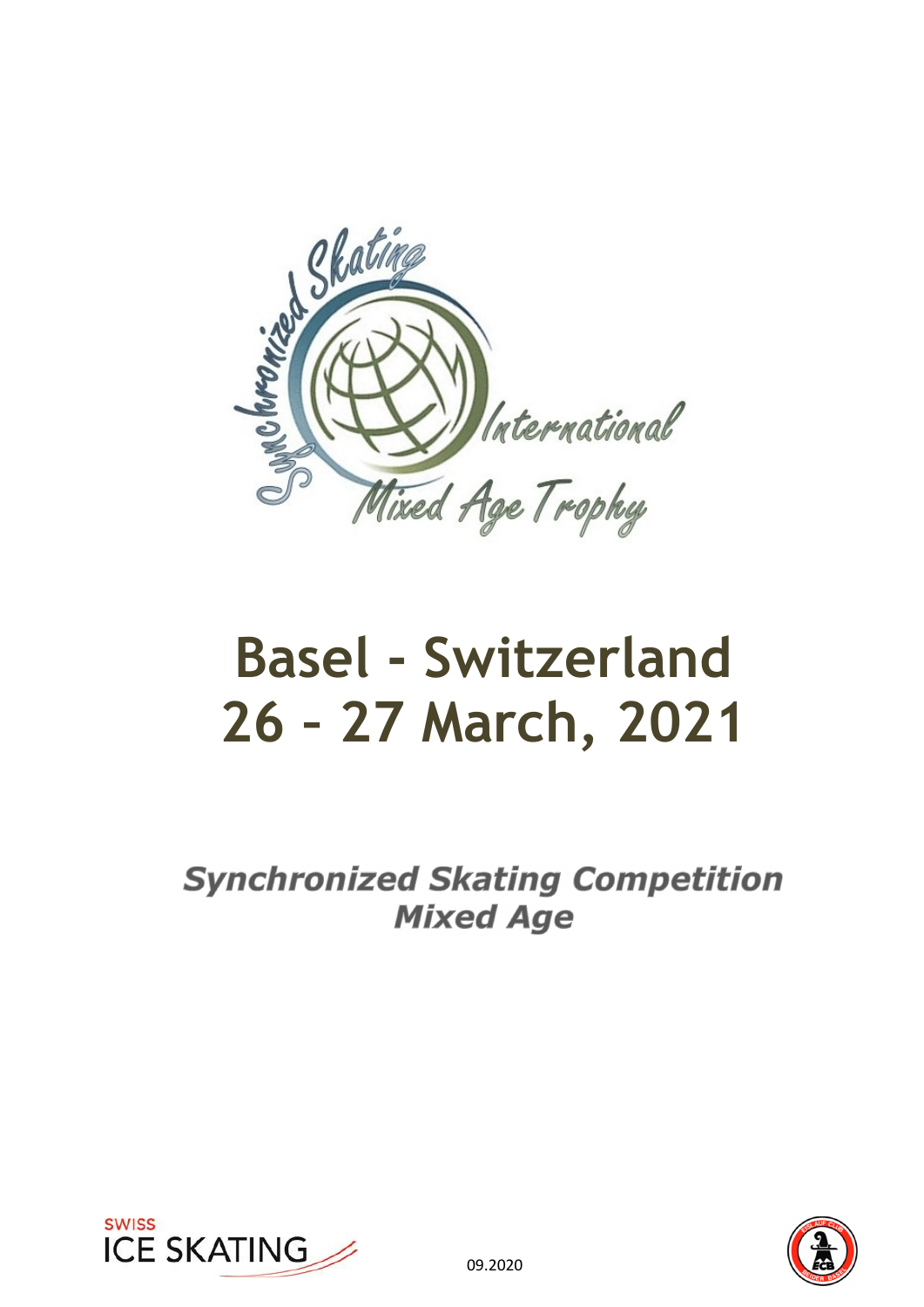

Basel – Switzerland, 26 – 27 March 2021

# **ANNOUNCEMENT**

# **International Synchronized Skating Mixed Age Trophy**

### **Basel, 26 – 27 March, 2021**

The skating Club of Basel invites your teams to participate at the INTERNATIONAL SYNCHRONIZED SKATING MIXED AGE TROPHY, synchronized skating competition, upon approval by Swiss Ice Skating. The competition will be conducted in accordance with Swiss and ISU rules and is open to all eligible team skaters according to ISU rule 102.

#### **PLACE**

4052 Basel, Switzerland

St. Jakobs-Arena (30 m x 60 m) Localisation GPS: N 47°32'23" Mittlere Allee 18 O 07°37'03''

#### **INVITED MEMBERS**

All ISU-Members are invited to enter teams at the International Synchronized Skating Mixed Age Trophy in Basel 2021.

#### **COVID-19 DISCLAIMER**

Due to the global pandemic situation the organizer cannot take liability for any inconvenience related to COVID-19. The situation at the time of the event must be taken into account. If either Switzerland imposes restrictions on the country of origin of a participant to travel to Switzerland or the country of origin of a participant imposes such measures for travelers from Switzerland, participation in the competition cannot be guaranteed. The organizer cannot assume any responsibility or financial obligations in the event that registered participants are not able to participate in the competition due to restrictions or in case of quarantine. All other cancellations of travel and accommodation are the responsibility of the participants. All information regarding COVID-19 will be published on the International SYS Mixed Age Trophy website https://www.mixedagetrophy.ch/ or in special communications to the registered participants.

#### **CORONA PROTECTION CONCEPT**

By registering, the teams undertake to fully comply with the protection concept for the International SYS Mixed Age Trophy issued by the organizer. This concept will be sent to the teams before the competition and be published on the International SYS Mixed Age Trophy website https://www.mixedagetrophy.ch/. It can be adapted at short notice by the organizer to the current situation.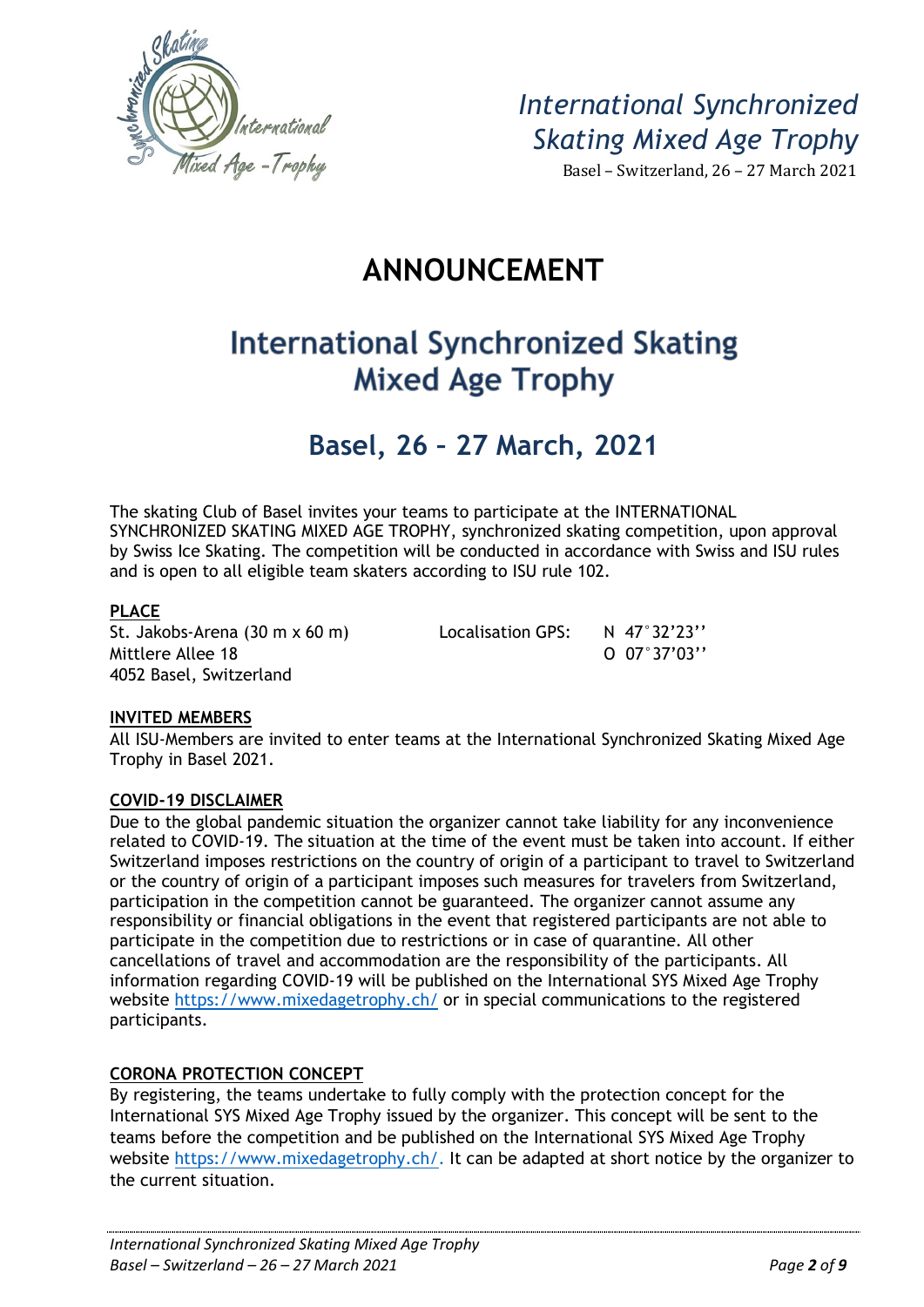

Basel – Switzerland, 26 – 27 March 2021

#### **TECHNICAL REGULATIONS AND CONDITIONS**

The International Synchronized Skating Mixed Age Trophy will be held according to the ISU General Regulations 2018, the Special Regulations Synchronized Skating 2018 as well as the valid special Technical Rules and Conditions SYS 2020 for above mentioned competition (see technical guidelines).

Every invited member may enter a maximum of four (4) teams during the preliminary entry period. The fourth (4<sup>th</sup>) team is allowed to be added as a provisional team that might be accepted depending on the number of total entries accepted after the preliminary entry deadline. The federations are asked to determine the teams or to confirm their participation.

Teams which have participated in the ongoing season in a competition of a different category than Mixed Age are not allowed to take part in this International Synchronized Skating Mixed Age Trophy.

#### **CATEGORIES**

This competition is reserved for the category Mixed Age only, performing a single program (free skating).

#### **JUDGING SYSTEM**

The competition will be judged with the ISU Judging System.

#### **ENTRIES**

Date of preliminary entry: 1 **December 2020** 

Final date of entry: 1 **February 2021**

**The entry fee is CHF 350.00** for each participating team. The payment must be done to the Eislauf Club beider Basel by credit transfer no later than 1 February 2021. The bank draft expenses will be charged to the registering teams and not to the organizer of the competition.

| Beneficiary      | Eislauf Club beider Basel - SYS Mixed Age Trophy 2021     |  |
|------------------|-----------------------------------------------------------|--|
| Bank             | PostFinance AG, Mingerstrasse 20, 3030 Bern (Switzerland) |  |
| <b>IBAN</b>      | CH17 0900 0000 1504 8505 8                                |  |
| Account No       | 15-048505-8                                               |  |
| BIC (SWIFT-Code) | <b>POFICHBEXXX</b>                                        |  |

If you do a bank transfer please send an e-mail of confirmation to the following address: info@mixedagetrophy.ch

The entry fee and / or bookings are not refundable.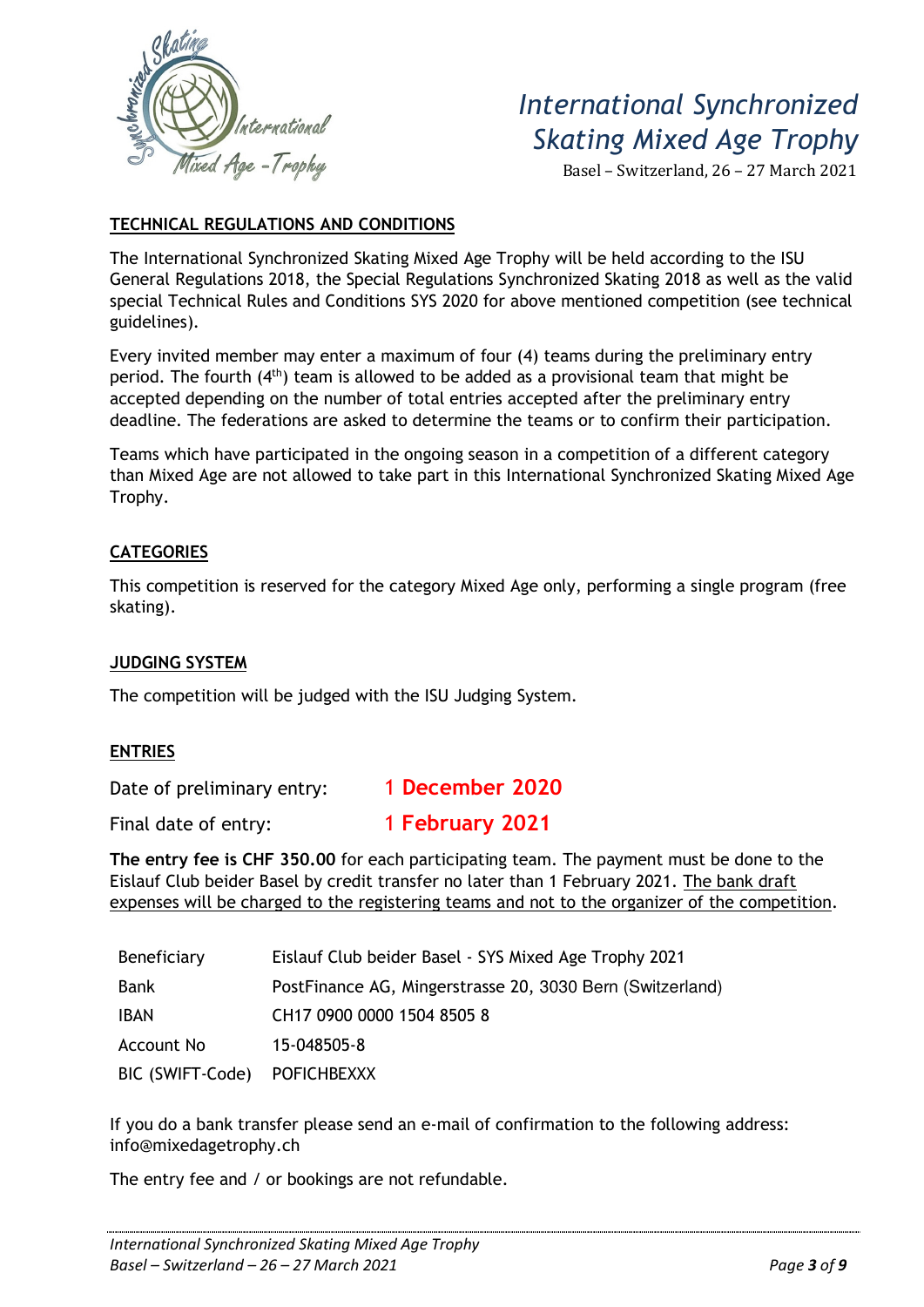

Basel – Switzerland, 26 – 27 March 2021

#### **PANEL OF JUDGES**

Each participating ISU member entering at least one (1) team may enter one (1) international judge or ISU judge for Synchronized Skating from the official ISU list of judges of the current season. National championship judges may also be entered.

The organizer will pay board and lodging from Friday, 26 March 2021 to Sunday morning, 28 March 2021. All other expenses shall be the responsibility of each official, the entering association or club.

The first judges meeting will take place Saturday, 27 March 2021 in the morning at the ice rink.

The round table discussion will be held on Saturday, 27 March 2021 after the competition at the ice rink.

**Hotel for officials:** Hotel Baslertor

 St. Jakobsstrasse 1 CH - 4132 Muttenz (Basel) Tel: +41 61 465 55 55 Homepage: www.hotel-baslertor-muttenz.ch E-Mail: hotel-baslertor@balehotels.ch

#### **OFFICIAL PRACTICE**

The official practice starts on Saturday morning, 27 March 2021. Each team has 10 minutes official practice on ice for the free program.

#### **DRAW – STARTING ORDER**

The draw will take place at the ice rink Friday, 26 March 2021, at 19h00.

The starting order will be determined by draw on alphabetical order of the participating countries.

The draw will be made by the referee in accordance with ISU regulations.

The exact and reliable schedule can only be announced after closing of entries.

#### **REGISTRATION**

Every participating team, officials, referees, judges, technical specialists and accountant are invited to register upon arrival at the ice rink.

An information desk will be in place at the ice rink throughout the entire duration of the competition.

At the information desk only payment in cash (Euro or Swiss Francs) is possible.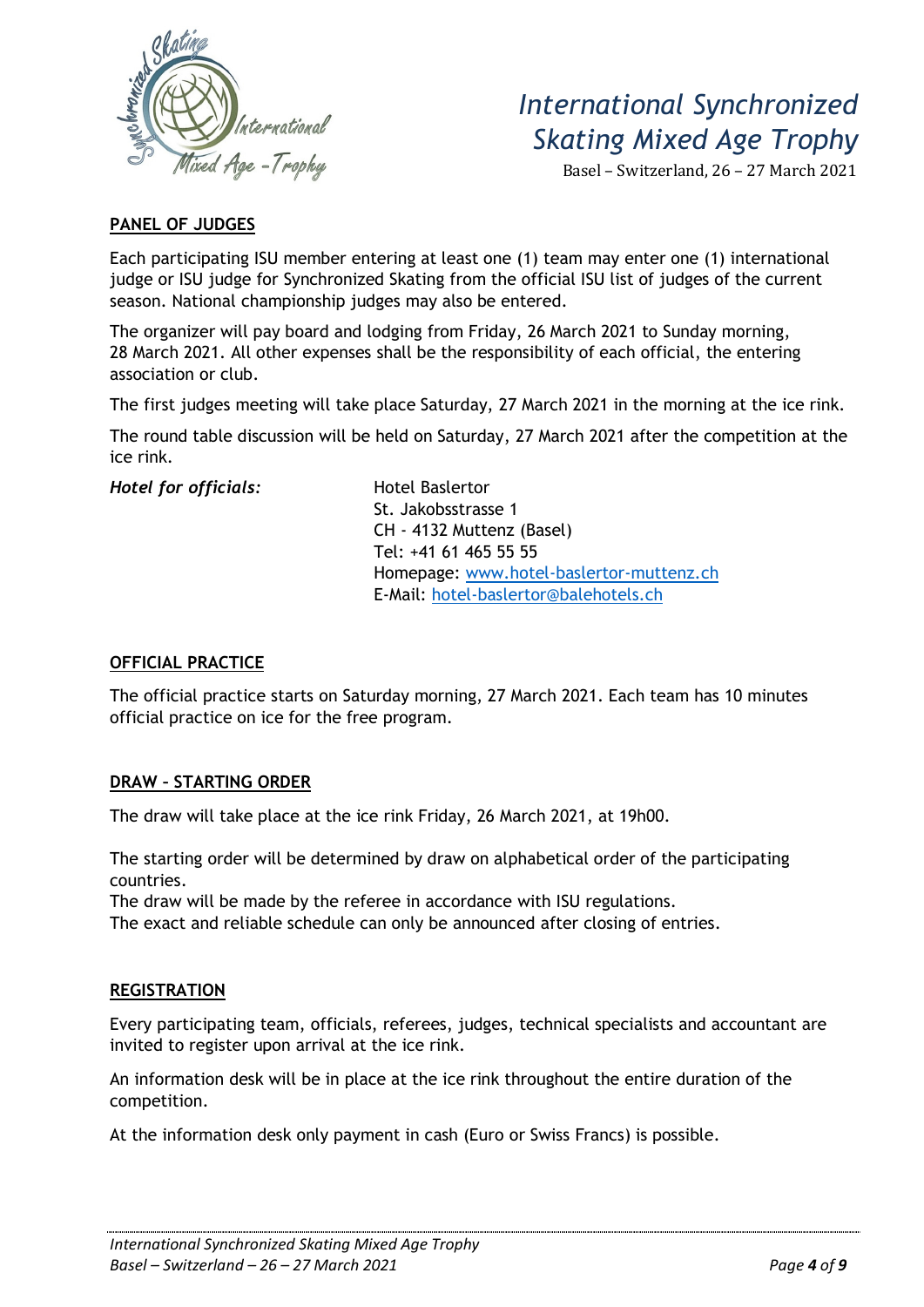

Basel – Switzerland, 26 – 27 March 2021

#### **TECHNICAL DATA**

| Age                     | No age requirements                                                                                                                                                                                                                                                                                                                                                           |  |
|-------------------------|-------------------------------------------------------------------------------------------------------------------------------------------------------------------------------------------------------------------------------------------------------------------------------------------------------------------------------------------------------------------------------|--|
| Number of skaters       | 12 to 16 skaters + 4 alternates                                                                                                                                                                                                                                                                                                                                               |  |
| Program duration        | $3 \text{ min.} +/- 10 \text{ sec.}$                                                                                                                                                                                                                                                                                                                                          |  |
| Levels of difficulty    | Teams may attempt any level                                                                                                                                                                                                                                                                                                                                                   |  |
| Components              | Factor of 1.6<br>5 components                                                                                                                                                                                                                                                                                                                                                 |  |
| <b>Elements</b>         | 7 Elements (see ISU Communication 2236)<br>1 Intersection Element<br>a)<br>1 Move Element<br>b)<br>1 No Hold Element<br>$\mathsf{C}$ )<br>1 Pivoting Element - Block<br>$\mathsf{d}$<br>1 Traveling Element - Circle<br>e)<br>1 Twizzle Element<br>f<br>Plus a choice of 1 Element from Group A:<br>1 Artistic Element - Line<br>g)<br>or<br>1 Artistic Element - Wheel<br>h) |  |
| Non-permitted Elements  | (as per Rule 992 para.3b)<br>With the exception that vaults and un-sustained lifts are<br>permitted                                                                                                                                                                                                                                                                           |  |
| <b>Illegal Elements</b> | (as per Rule 992 para.2)<br>Illegal lifts (as defined in Rule 990 para.4)<br>a)<br>Intersections incorporating back spirals<br>b)<br>Flying camel spin executed by the entire team<br>C)<br>Split jump through the point of intersection<br>d)                                                                                                                                |  |
| <b>Falls</b>            | 0.5 per fall (defined as per Rule 953)                                                                                                                                                                                                                                                                                                                                        |  |

#### **MUSIC**

All teams are requested to provide their competition music in advance by emailing an MP3-file to the following email-address: info@mixedagetrophy.ch. Teams must send their music not later than 1 February 2021 (Form 3).

Each email message should only contain one music file. The subject of the email and the name of the file should be in the format "MUSIC" with the addition of the name of the team (for example MUSIC – Team ABC.mp3).

Upon accreditation all teams shall bring their competition music of excellent quality on CD (no mp3cd) as a backup. The CD must be properly inserted in its original case, must clearly show the name of the team as well as the exact running time of the music (not skating time). Only one program in one track per CD is permitted.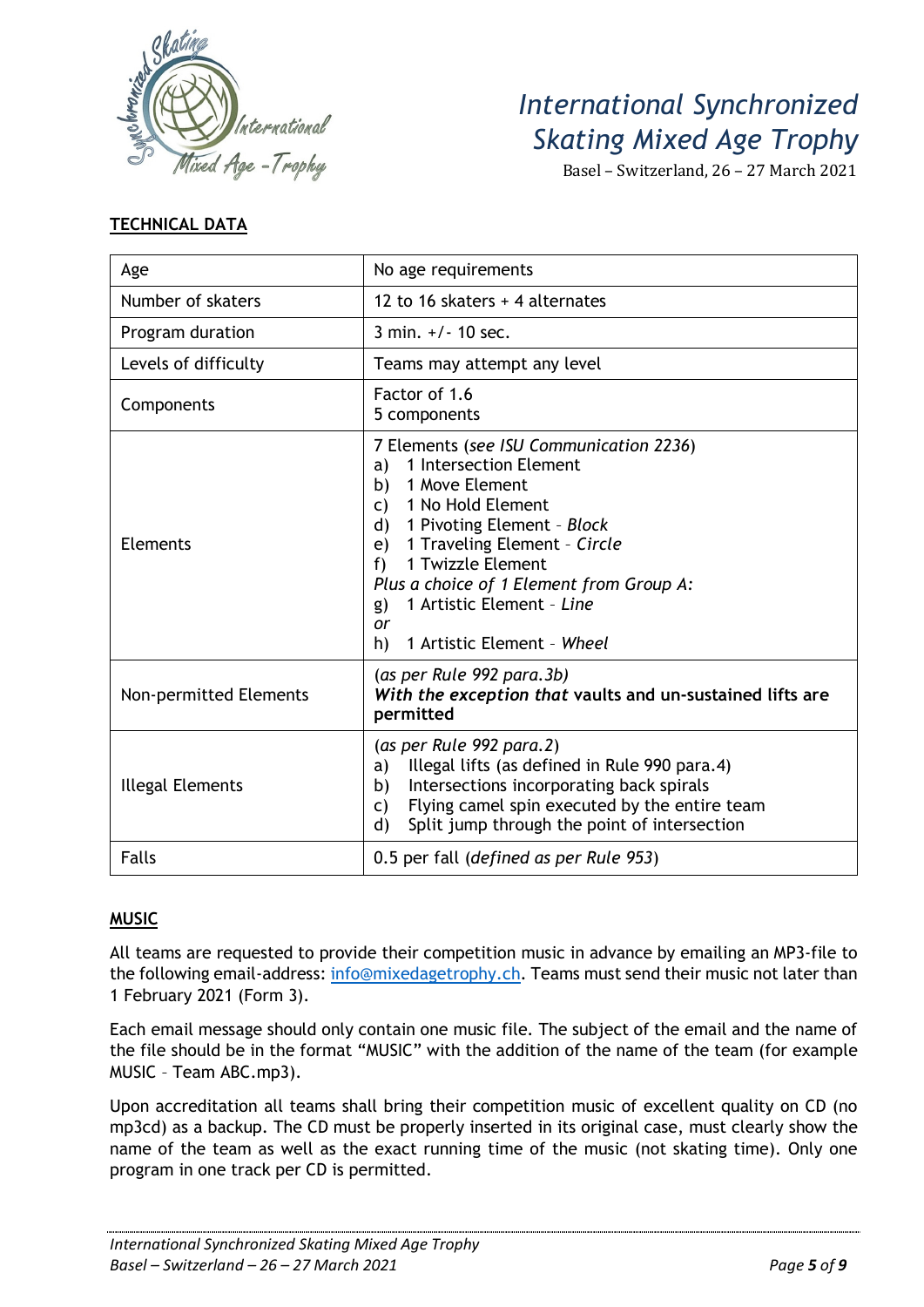

Basel – Switzerland, 26 – 27 March 2021

#### **CLOSING CEREMONY – PODIUMS**

All participants will be present on the ice in their competition costumes for the announcement of the result and for the prize awarding ceremony.

All participants will be part of the closing ceremony and are asked to follow the instructions of the oranizer.

#### **ORGANIZATION**

The responsibility for organizing the competition is in the hands of the oranizer. The organizers retain at all times the right to take the necessary measures to ensure a smooth running of the event.

All decisions concerning such measures will be taken with the agreement of the referee.

#### **PUBLICITY WAIVER**

Each individual and/or team, waive any and all rights to financial remuneration or other compensation for the use or reproduction of their image or likeness, or that of their synchronized skating team, and grant permission to use same, as or in publicity prior to, during or following the International Synchronized Skating Mixed Age Trophy 2021, in Basel, Switzerland.

#### **MEDICAL SERVICE / LIABILITY**

In accordance with rule 119, it is the sole obligation of each ISU member participating in the competition, as defined in rule 107, to provide medical and accident insurance for their athletes, officials and all other members of the ISU member's team(s). Such insurance must provide full medical coverage and also the return journey of the ill or injured person to the home country by air transport or by other expeditious means.

Swiss Ice Skating and the oranizer assume no responsibility for or liability with respect to bodily or personal injury or property damage incurred in connection with the event by competitors and officials.

The organizer will not provide participant insurance coverage for the event.

The organizer will provide emergency medical services for all competitors during the competition and official practice sessions at the official ice rink.

The local hospital is within 10 minutes distance from the ice rink.

Each team manager should be able to give important medical information for each skater for use in case of an emergency or accident.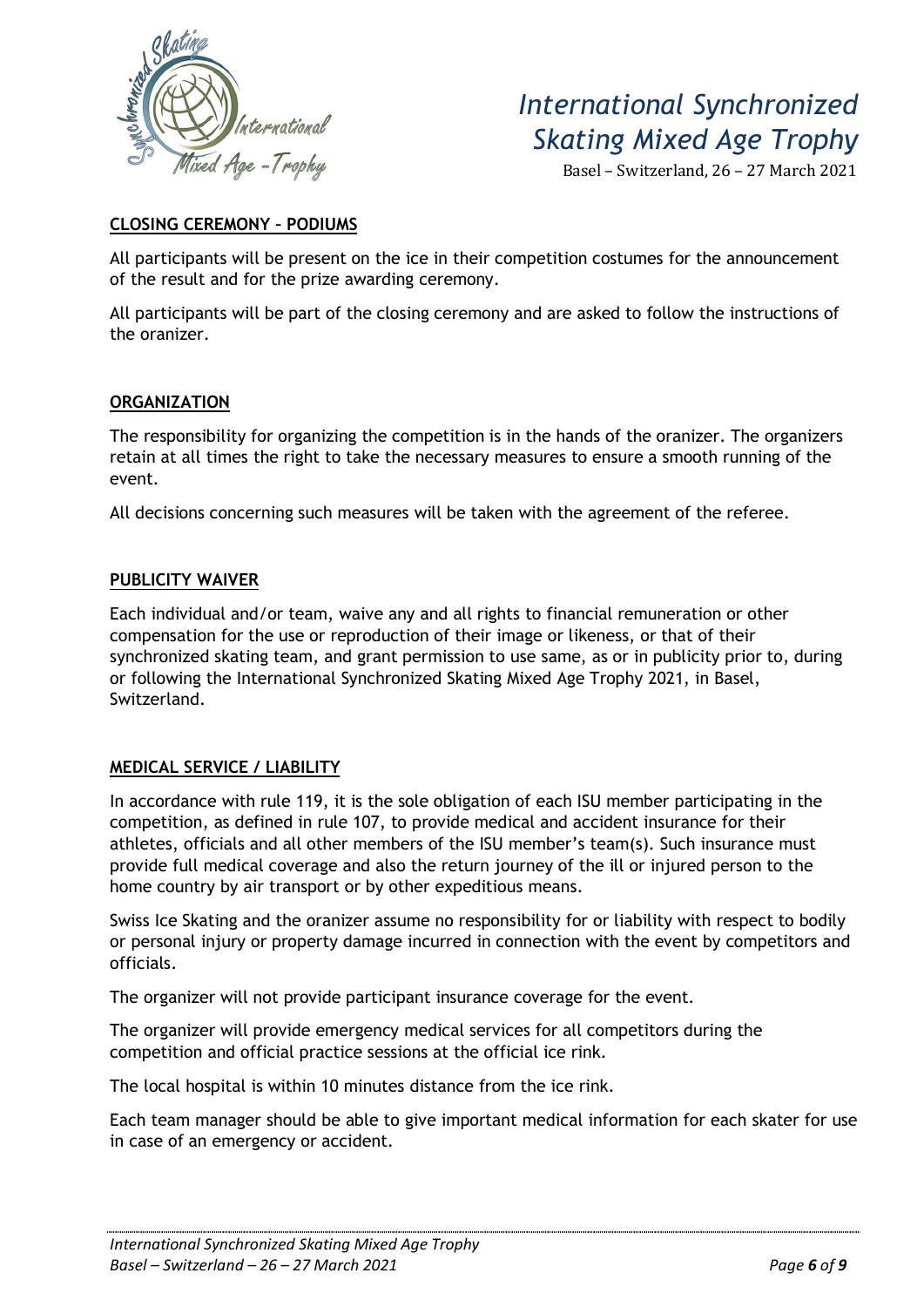

Basel – Switzerland, 26 – 27 March 2021

Such information should include but is not limited to the following, and will greatly help local medical and emergency personnel:

- allergies;
- existing medical conditions (i.e. asthma);
- current medications;
- immunizations;
- blood type; and
- use of glasses, contact lenses, dental appliances.

#### **DOPING**

If an anti-doping test is carried out it will be conducted in accordance with the current ISU Anti-Doping Rules & Procedures (Rule 139 ISU General Regulations and ISU Communications No. 2213 and 2243 or any further update of this Communication).

#### **PRIZE - AWARD**

The first three (3) teams will receive a reward.

#### **TEAM ACCOMODATION / TRANSPORTATION**

*Official hotel for teams:* 

IBIS Budget Basel City Grosspeterstrasse 12 CH-4052 Basel, Switzerland

Email: h8211@accor.com

Homepage: https://www.accorhotels.com/de/hotel-8211-ibis-budget-basel-city/index.shtml

The IBIS Budget Basel City Hotel offers you special prices for the following rooms:

- CHF 84.00 for a single room per night, including breakfast and tourist tax;
- CHF 100.00 for a double room per night, including breakfast and tourist tax; or
- CHF 140.00 for a triple bed room per night, including breakfast and tourist tax.

This special offer is valid until 26 February 2021. Reservations must be made through h8211@accor.com or +41 61 317 40 00. **Please use the booking code MA Trophy 2021**. Good to know: all public transport is free of charge if you book in the IBIS Budget in Basel City! You will get the Mobility Tickets at the Check-in in the hotel. If you arrive by plane or by train, your public transport from the airport or railway station to the hotel is free of charge, provided you show the booking confirmation of the hotel.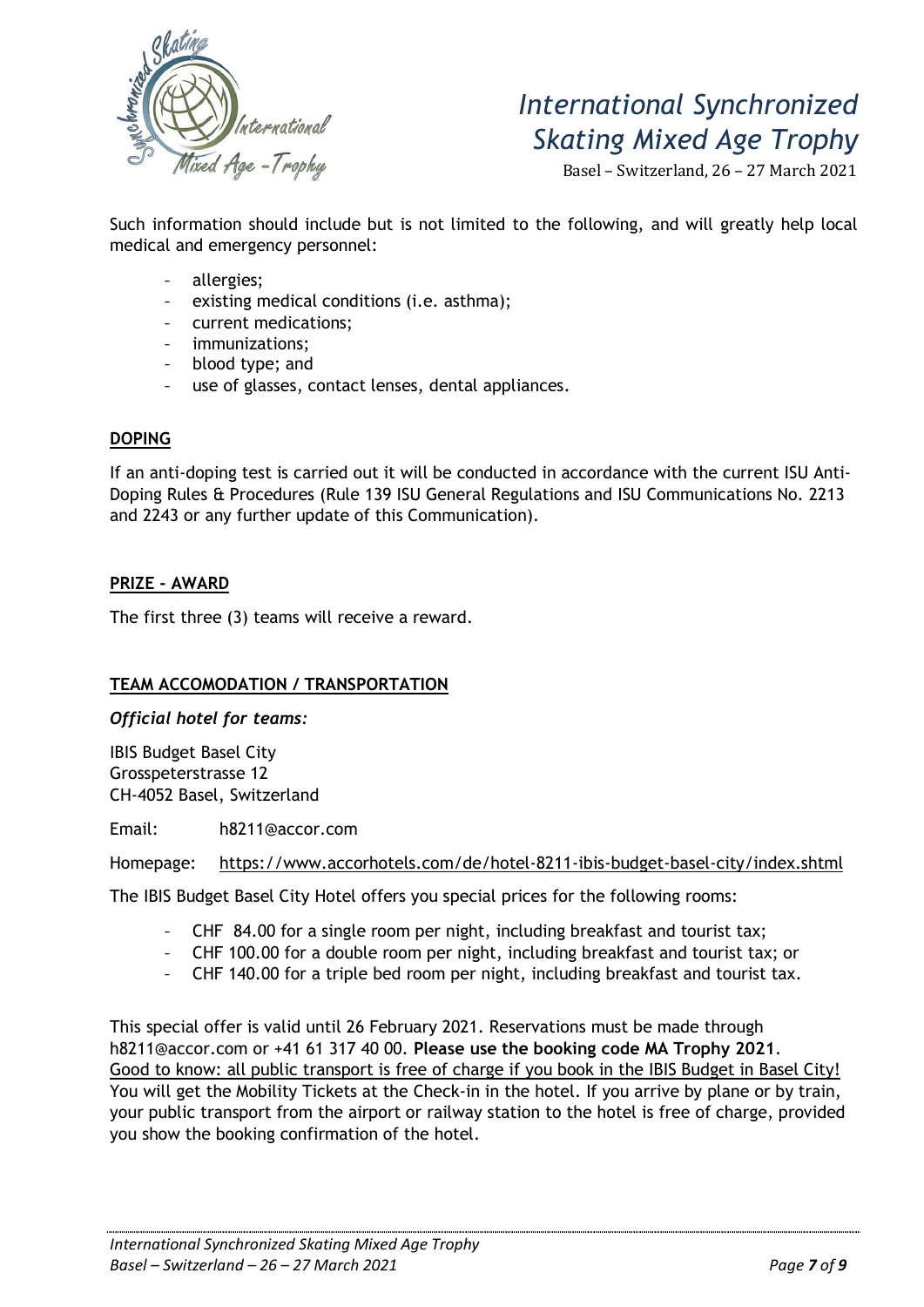

Basel – Switzerland, 26 – 27 March 2021

The organizer will make proposals for accommodation and meals, however the organizer takes no responsibility for any bookings made by any participant. Any bookings, changes to bookings or cancellations of bookings are in the sole responsibility of the respective participant.

#### **TEAM PHOTO**

In order to prepare the event program the organizer is requesting the teams to submit one (1) team photo (width: 1500 pixels, height: 1000 pixels, resolution: 200 dpi, 300 to 800kb) by e-mail at info@mixedagetrophy.ch at latest 1 February 2021.

#### **EXTRA PRACTICE**

The organizer offers to the participating teams some practice time on ice (CHF 120.00 for 30 minutes on ice). See FORM 3 for reservation.

#### **INFORMATION**

For any further information:

| Mr. Urs Fölmli: | Phone +41 61 851 10 37 - Mobile + 41 79 197 36 08 |  |  |
|-----------------|---------------------------------------------------|--|--|
| $E$ -mail:      | info@mixedagetrophy.ch                            |  |  |
| Website:        | http://www.mixedagetrophy.ch/                     |  |  |
| Facebook:       | www.facebook.com/MATrophy2021                     |  |  |

#### **PRELIMINARY EVENT SCHEDULE**

#### **Friday, 26 March 2021**

| $11.00 - 17.00$ | Arrival and registration of participants and Officials at the ice rink |
|-----------------|------------------------------------------------------------------------|
| 14.00 - 22.00   | Extra practice ice                                                     |
| $18.00 - 19.00$ | Technical panel initial meeting                                        |
| 19.00           | Draw ceremony                                                          |
| 20.15           | Officials dinner                                                       |
|                 |                                                                        |

| Saturday, 27 March 2021 |                                                                   |
|-------------------------|-------------------------------------------------------------------|
| $07.00 - 10.00$         | Accreditation                                                     |
| $08.00 - 12.00$         | Official practice                                                 |
| Morning                 | Judges meeting                                                    |
| 14.00                   | Opening ceremony                                                  |
| $14.30 - 18.00$         | Competition                                                       |
| $18.00 - 18.30$         | Award ceremony immediately after competition for all teams on ice |
| After competition       | Technical panel final meeting / round table discussion            |